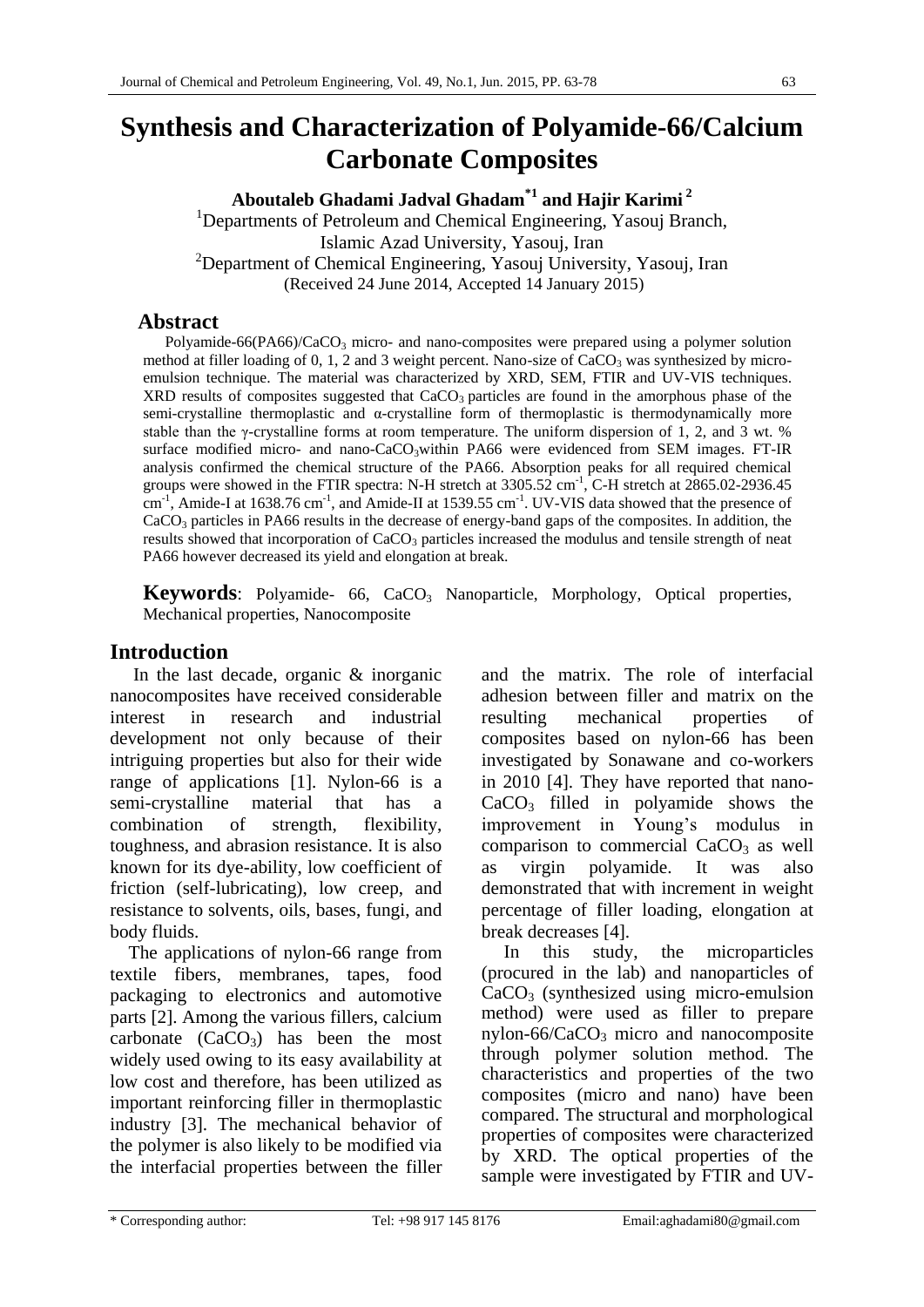VIS spectrophotometers. Universal Testing Machine (UTM) was also used to measure mechanical properties (tensile tests) of composites at room temperature according to ASTM-D882.

### **2. Experimental**

## **2.1. Materials**

 $CaCO<sub>3</sub>$  nanoparticles with an average size of 33 nm were synthesized via microemulsion route [5].  $CaCO<sub>3</sub>$  particles with an average size of 2 µm and Dimethyl Sulfoxide (DMSO), 99%, were procured from Merck Company, Germany. Injection molding grade PA66 (Nylon) polymer from SRF Limited, India was used to produce the micro and nanocomposites.

### **2.2. Synthesis of Micro and NanoComposites**

Polymer solution method was used for the synthesis of micro and nanocomposites. Effect of the quantity of micro and nanoparticles of  $CaCO<sub>3</sub>$  on the synthesized composites was studied for 0, 1, 2 and 3 wt.%.

For preparation of polyamide-66/CaCO<sub>3</sub> composites, Polyamide-66 (PA66), microand nano- calcium carbonate particles were first heated in a vacuum oven for 12 hrs at  $100^{\circ}$ C until any possible residual moisture was removed. Then, polyamide-66 was dissolved in DMSO until a homogeneous solution was obtained. Different amounts of CaCO<sup>3</sup> particles were carefully added to this PA66 solution under vigorous stirring with a magnetic stirrer bar at room temperature  $(27^{\circ}$ C). The stirring was carried out for 24 hrs under ambient condition of  $27^{\circ}$ C to get the proportion of 1, 2, and 3 wt.% of nanosized CaCO<sub>3</sub> based on PA66 content. Subsequently, the resulting solution was poured onto clean glass plates with side tapes around the glass plates (acting as thin trays) and dried until tack-free in a lowhumidity chamber at room temperature. Then, the resultant films were vacuum dried for 24 hrs at  $60^{\circ}$ C until all the solvent was removed by evaporation and delivered polymer nano-composite. All films were prepared for the same time and ambient conditions. Pure PA66 films were prepared in the same manner which also showed

opaqueness and milk-white color upon drying of solvent. Conventional composite films were also prepared in the same procedure containing 1, 2, and 3 wt.% of micro-sized CaCO<sub>3</sub>.

### **2.3. Characterization of the Synthesized Composites**

*X-ray diffraction (XRD) Analysis*: the influence of micro- and nano-CaCO<sub>3</sub> particles on the crystal structure of polyamide-66 was studied using a Rigaku X-ray Powder Diffractometer with Cu anode (Cu K $\alpha$  radiation,  $\lambda$ =1.54186 Å) in the range of  $5^{\circ} \le 2\theta \le 30^{\circ}$  and at 30 kV and at a scanning rate of  $\frac{1}{4}^{\circ}$ /min.

*Scanning Electron Microscopy (SEM) Analysis:* Scanning Electron Microscope (SEM, Carl Zeiss: EVO40) at 20 kV was used to characterize the dispersion and agglomeration of micro- and nano- $CaCO<sub>3</sub>$ particles inside the polyamide-66 matrix. The samples were sputter-coated (Sputter Coater: POLARON-SC7640) with a thin layer (10–20 nm) of gold palladium. The coating was carried out by placing the specimen in a high vacuum evaporator and vaporizing the metal held in a heated tungsten basket. In addition, energydispersive x-ray spectroscopy (EDS) was also used to reveal the relative quantities of the different elements present in the compounds.

*Fourier Transform Infrared Spectroscopy (FTIR) Analysis:* FTIR spectroscopy is used for the identification of polymers and additives, study of coupling effects, conformational studies, crystallinity and end group analysis. FT-IR spectra were recorded with an Interspec-2020 (SPECTROLAB, UK) Spectrophotometer using KBr pellets in order to make small tablets; the analyses were conducted between 400 a 4000  $cm^{-1}$ .

*Optical Absorption Analysis*: a direct and simple method for probing the band structure of composite materials is to measure the absorption spectrum. The optical absorbance A(ν) spectra for the composites were measured using a Ultraviolet-Visible (UV-VIS) Double Beam Spectrophotometer (Perkin Elmer Precisely: Lambda-35) at room temperature in the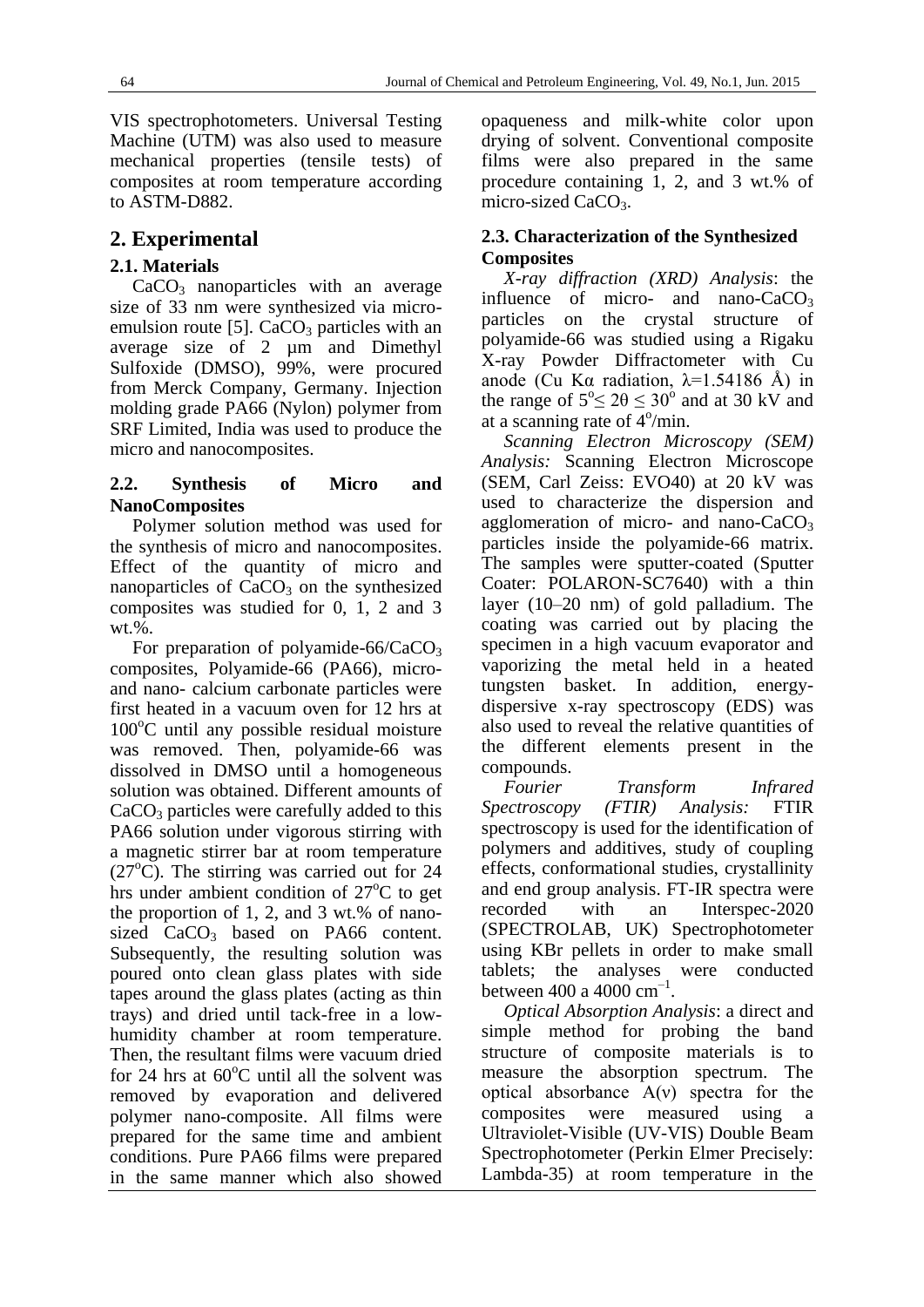wavelength range 200-800 nm. The absorption coefficient  $\alpha(v)$  was calculated from the absorbance  $A(v)$ . After correction for reflection,  $\alpha(v)$  was calculated using the relation (equation-1):

$$
I = I_O \exp(-\alpha x) \tag{1}
$$

Hence,

$$
\alpha(\nu) = \frac{2.303}{x} \log \frac{I_O}{I} = \frac{2.303}{x} A(\nu) \tag{2}
$$

Where,  $I_0$  and I are the incident and transmitted intensity, and x is the thickness of the cuvette [6]. The relationship between fundamental absorption and optical energy gap is given by equation-3:

$$
E_{opt} = \frac{hc}{\lambda} \tag{3}
$$

Here, c is the velocity of light. At high absorption coefficient levels for noncrystalline materials, it can be related to the energy of the incident photon by the following relation, equation-4:

$$
\alpha(v) = \beta(hv - E_{opt})^n
$$
 (4)

Where,  $\beta$  is a constant and the exponent, n can assume values of 0.5, 1, 2, 3, and 3/2. For allowed indirect transition, the exponent takes the values 1, 2, and 3 [6].

*Mechanical Properties (Tensile Tests):*  Tensile strength, Young's modulus and percent elongation at yield and break were measured at room temperature according to ASTM-D882 [7] by Zwick 1445 Universal Testing Machine (UTM). The test specimen (film) dimension was  $7\times0.8\times0.09$  cm<sup>3</sup> (*Length ×Width ×Thickness*). For each composite type, seven specimens were used and the average value of three replicated tests was taken for each composition. Subsequently, the mean values and their standard deviations were calculated. The test specimen gauge length was 5.1 cm and crosshead speed for the film testing was

0.10 cm/min.

### **3. Results and Discussion**

#### **3.1. XRD Analysis**

Polyamide-66 (PA66) is a polycrystalline polymer in which triclinic α-crystalline and pseudo-hexagonal γ-crystalline are the most important phases. The triclinic  $\alpha$ -phase structure at room temperature transforms into γ-phase structure at elevated temperatures. Liu, et al. (2007) have reported that even though, the stable crystalline form of PA66 at room temperature is in the  $\alpha$ -crystalline,  $\gamma$ crystalline forms can also co-exist along with the  $\alpha$ -crystalline form depending on processing conditions [8]. XRD measurements were used to investigate the influence of  $CaCO<sub>3</sub>$  particles on the crystal structure of polyamide-66. The XRD patterns of PA66 and PA66/CaCO<sub>3</sub> microand nano-composites are shown in Figure 1.

It is well documented that the crystalline structure of a semi-crystalline thermoplastic has significant effect on the thermal and mechanical properties. Furthermore, XRD results of composites have suggested that  $CaCO<sub>3</sub>$  particles are found in the amorphous phase of the semi-crystalline thermoplastic. It has been found that the  $\alpha$ -crystalline form is thermodynamically more stable and has a higher modulus than the γ-crystalline forms at room temperature [8]. As shown in Figure 1, the XRD pattern of neat PA66 (PA66 with 0 wt. %  $CaCO<sub>3</sub>$ ) displays two strong diffraction peaks at 2θ=19.232 and  $23.280^\circ$  corresponding to the  $(100)$  and (010) (110) doublet of the α-crystalline structure. Furthermore, a small peak at  $12.634^{\circ}$  is associated with the (002) plane of the γ-crystalline structure. It can be seen from Figure 1 that with increasing the content of  $CaCO<sub>3</sub>$  particles within polyamide-66 matrix, the  $\gamma$  crystalline form tends to disappear. Thus, it may be said that calcium carbonate particles form a PA66 crystal thermodynamically more stable with the reduction of the meta-stable γ crystalline phase within the polymeric matrix and forming only an α crystalline structure.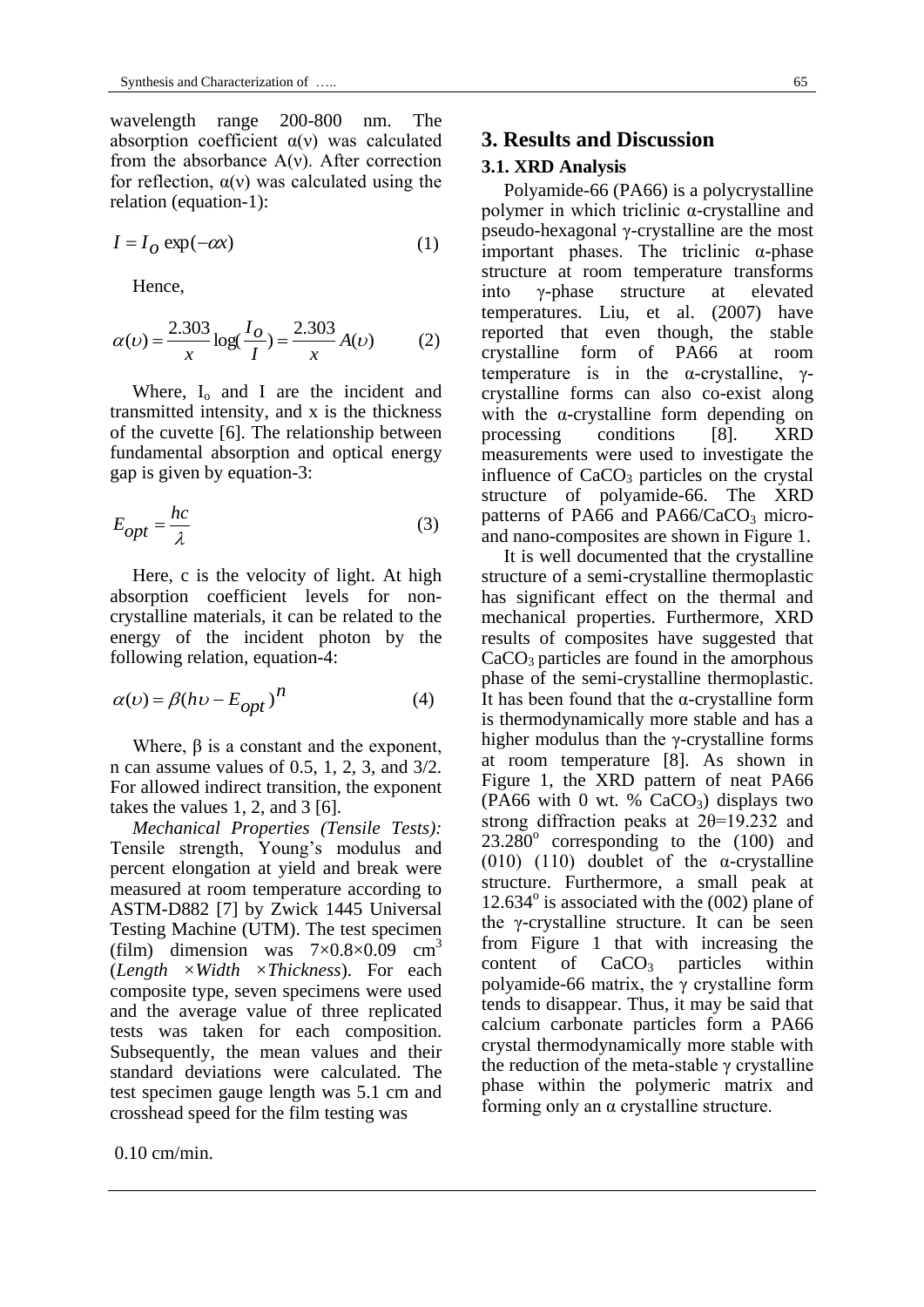

**Figure 1: XRD patterns of neat PA66 and PA66/micro- and nano CaCO<sup>3</sup> composites: 1, 2 and 3 wt. % CaCO<sup>3</sup> micro- and nano-particles**



**Figure 2: SEM images of PA66/CaCO3: a) Micro-composites, b) Nano-composites: magnification of 6.25 kx**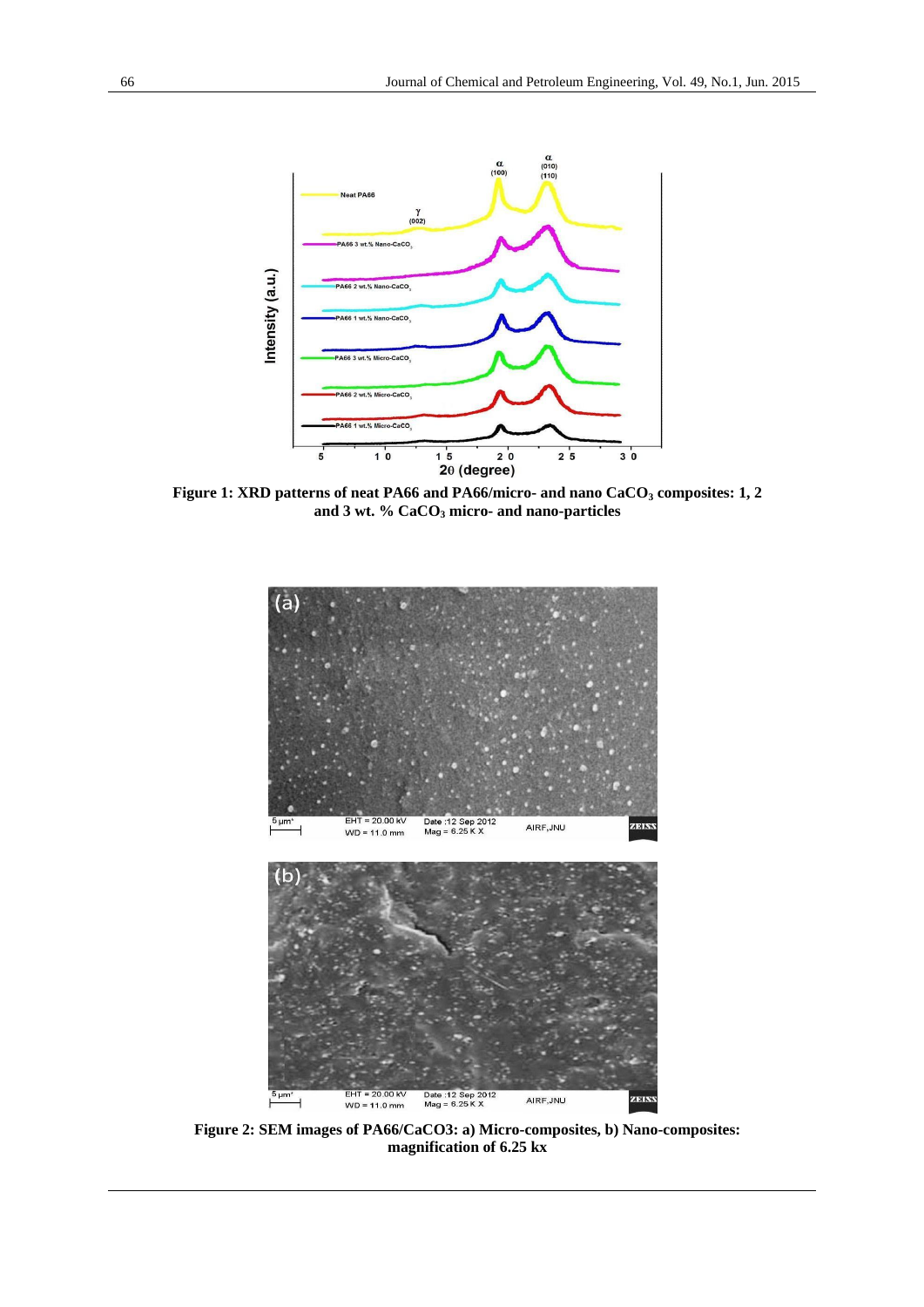

**Figure 3: SEM images of PA66/CaCO3: a) Micro-composites, b) Nano-composites: magnification of 63.02 kx**

#### **3.2. SEM Analysis**

The dispersion of the particles inside the bulk PA66 was investigated using SEM. It is known that the dispersion of filler in the polymer matrix can have a significant effect on the mechanical properties of the composites. However, the dispersion of inorganic filler in a thermoplastic is not an easy process. The process becomes more intricate when nano-particles are used as filler, because they have strong tendency to agglomerate. It is reported that a good dispersion can be achieved by surface modification of the filler particles [9]. The uniform dispersion of surface modified micro- and nano-CaCO<sub>3</sub> [5] within PA66 is evidenced from SEM images as shown in Figures 2 & 3. These figures show the different situation of the uniform dispersion of the calcium carbonate micro- and nanoparticles in the nylon-66 through various resolutions.

It is clearly noticed from these figures that both types of surface modified, microand nano-particles are covered and quite welded to the PA66 matrix. Moreover, nano-fillers appear homogeneously dispersed into polymer. Referring to Figure 3(a), it can be seen that some of the cavities, in the nylon-66, are occupied by micro- $CaCO<sub>3</sub>$  particles. However, since no cavity is observed on the surface of PA66/nano- $CaCO<sub>3</sub>$  composites, as noticed in Figure 3(b), the presence of nano-particles must be more responsible than micro-particles for the cavitations. In the nano-composites containing coated CaCO3, the particles are found better welded to the PA66 matrix. In addition, no fracture lines and cavities are present at the interface, suggesting that the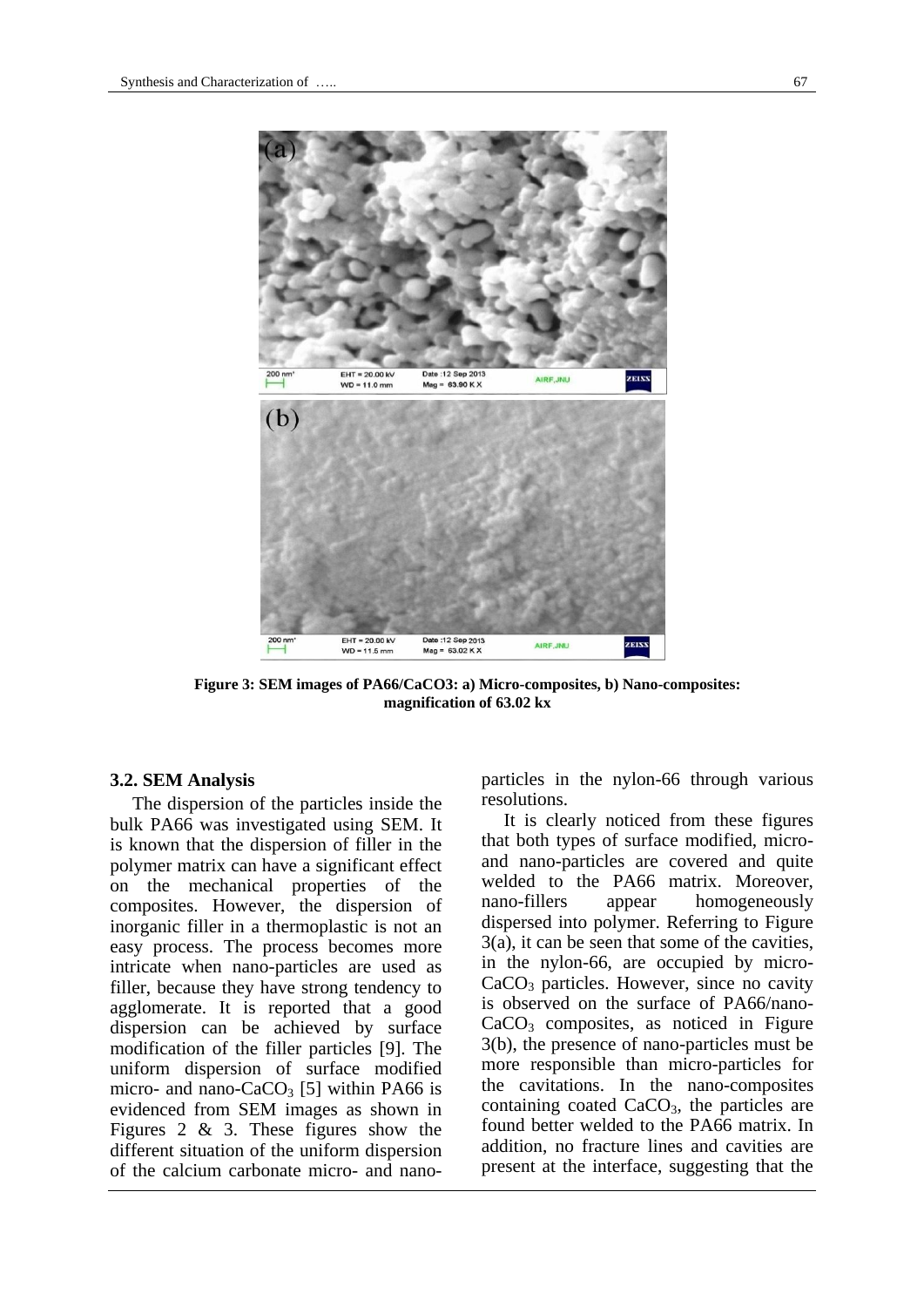coating of  $CaCO<sub>3</sub>$  [5] promotes adhesion between the particles and PA66 matrix thus improving the compatibility between the phases. Figure 4 also shows the presence of CaCO<sub>3</sub> particles in the polymer composites.

### **3.3. Fourier Transform Infrared spectroscopy (FTIR) Analysis**

FTIR can be used to detect amorphous or crystalline  $CaCO<sub>3</sub>$  on PA66 surfaces. FTIR spectra taken for neat PA66, PA66/CaCO<sub>3</sub> micro- and nano-composites are shown in Figure 5. The band assignments for PA66 are well documented in the literature [10].

Fourier-transform IR confirmed the chemical structure of the PA66, showing absorptions for all required chemical groups: N-H stretch at  $3305.52$  cm<sup>-1</sup>, C-H stretch at  $2865.02 - 2936.45$  cm<sup>-1</sup>, Amide-I at 1638.76 cm<sup>-1</sup>, and Amide-II at 1539.55 cm<sup>-</sup> <sup>1</sup>. The band at N-H stretching and  $C=O$ stretching strongly depend on hydrogen bonding interaction between the PA66 chains, these results are supported by other literature [11].  $CaCO<sub>3</sub>$  forms a complex with C-H groups in polyamides and break the hydrogen bonds between PA66 chains, as can be inferred from Figure 5.



**Figure 4: Energy-dispersive x-ray (EDS) spectra of PA66/CaCO3 composites**

| Table 1. F 1-IN specula and assignment of 1 A00 |                                          |
|-------------------------------------------------|------------------------------------------|
| Wavenumbers                                     | <b>Assignment</b>                        |
| $(cm^{-1})$                                     |                                          |
| 3305.52                                         | N-H stretching                           |
| 3080.11                                         | C-H asymmetric stretching                |
| 3071.38                                         | C-H symmetric stretching                 |
| 2936.45                                         | $CH2$ asymmetric stretching              |
| 2865.02                                         | $CH2$ symmetric stretching               |
| 1745.03                                         | $C=O$ stretching                         |
| 1638.76                                         | Amide I band                             |
| 1539.55                                         | Amide II band/CH <sub>2</sub> asymmetric |
|                                                 | deformation                              |
| 1468.11                                         | $N-H$ deformation/ $CH2$                 |
|                                                 | scissoring                               |
| 1368.90                                         | Amide III band/CH <sub>2</sub> wagging   |
| 1149.29                                         | CCH symmetric bending/ $CH2$             |
|                                                 | twisting                                 |
| 1128.20                                         | CCH symmetric bending                    |
| 936.34                                          | C-C stretching                           |
| 690.29                                          | N-H wagging/CH <sub>2</sub> rocking      |
| 606.23                                          | C-C bending                              |
| 579.17                                          | $O=C-N$ bending                          |

|--|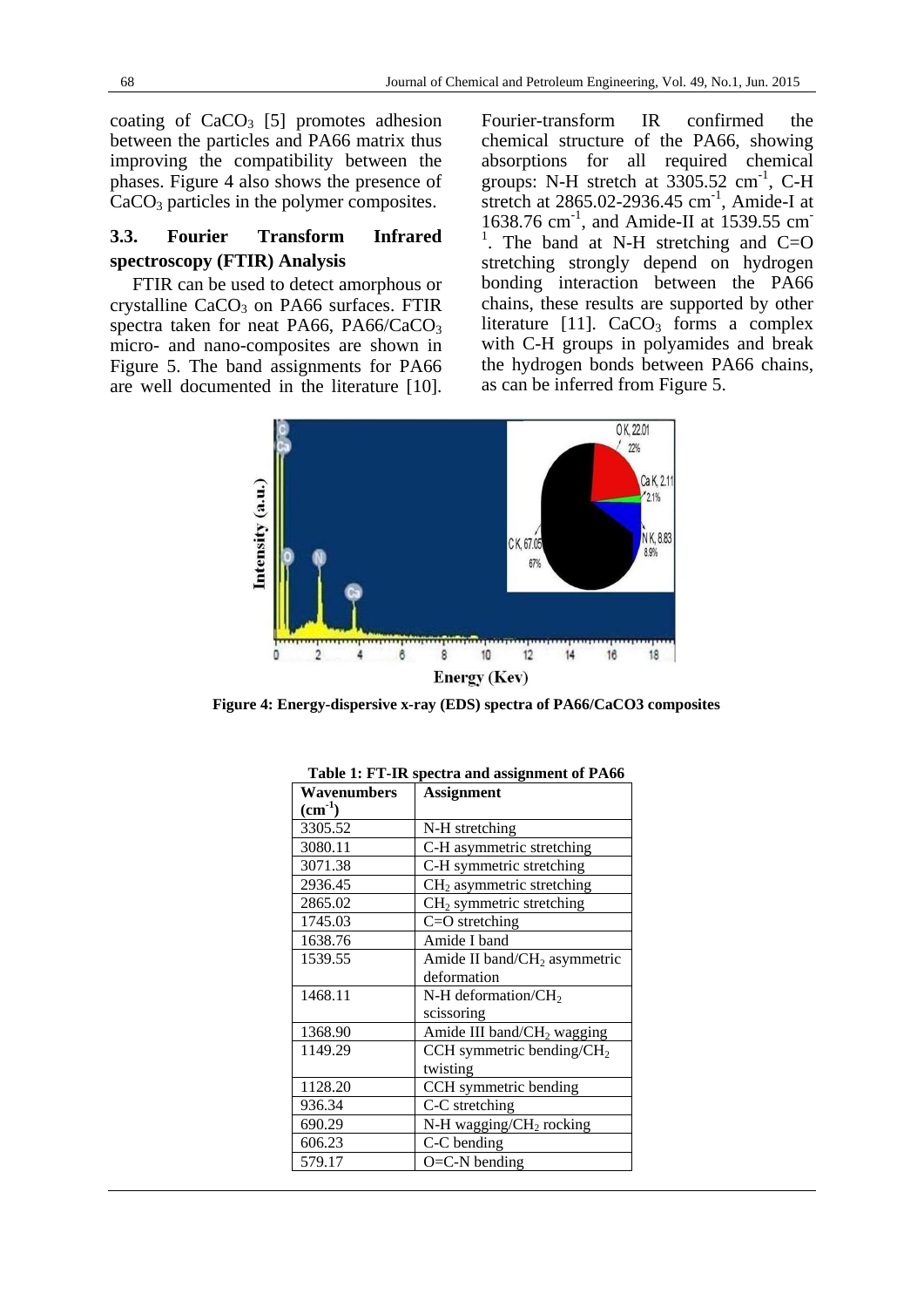

**Figure 5: FT-IR spectrum of a) neat nylon-66 & b) PA66/CaCO3 composites**

Therefore it is expected to see a shift in the vibration bands associated with C-H stretching vibration. The fundamental bands and probable assignments for neat PA66 and PA66/CaCO<sub>3</sub> composites are given in Tables 1 and 2. Structural changes were observed in the FTIR spectra after the addition of filler in PA66. There were some significant changes observed in the IR absorption of the C-H region at  $1472.22 \text{ cm}^{-1}$ (Strongest peak relating to  $CaCO<sub>3</sub>$ particles) between the filled and unfilled PA66.

Changes in the peaks proved that the presence of filler in the matrix affects the transmittance of the polymer. It means that the interfacial effect would be a dominant factor where there is direct binding of the polymer and the filler. These results are in good agreement with reported results by

Basilia, et al. (2007) [12]. The exposed thick PA66 sample has an absorbance peak at 877 cm-1 .This peak is due to the absorbance of the  $CO<sub>3</sub>$  group and indicates the presence of  $CaCO<sub>3</sub>$ ; this point is supported by Suel, et al. (2004) [13]. If N-H bonds shift to higher frequency, the red shift will be caused by these bonds but in the reverse case the blue shift is caused by them due to the reduction in bond order. The primary motivation for determining the molecular structure of a polymer using FTIR spectroscopy is to relate the structures to the performance properties of the polymer in end use. If the polymer chains are completely characterized and the structural basis of its properties are known, the polymerization reaction can be optimized and controlled to produce the optimum properties from the particular chemical system [14].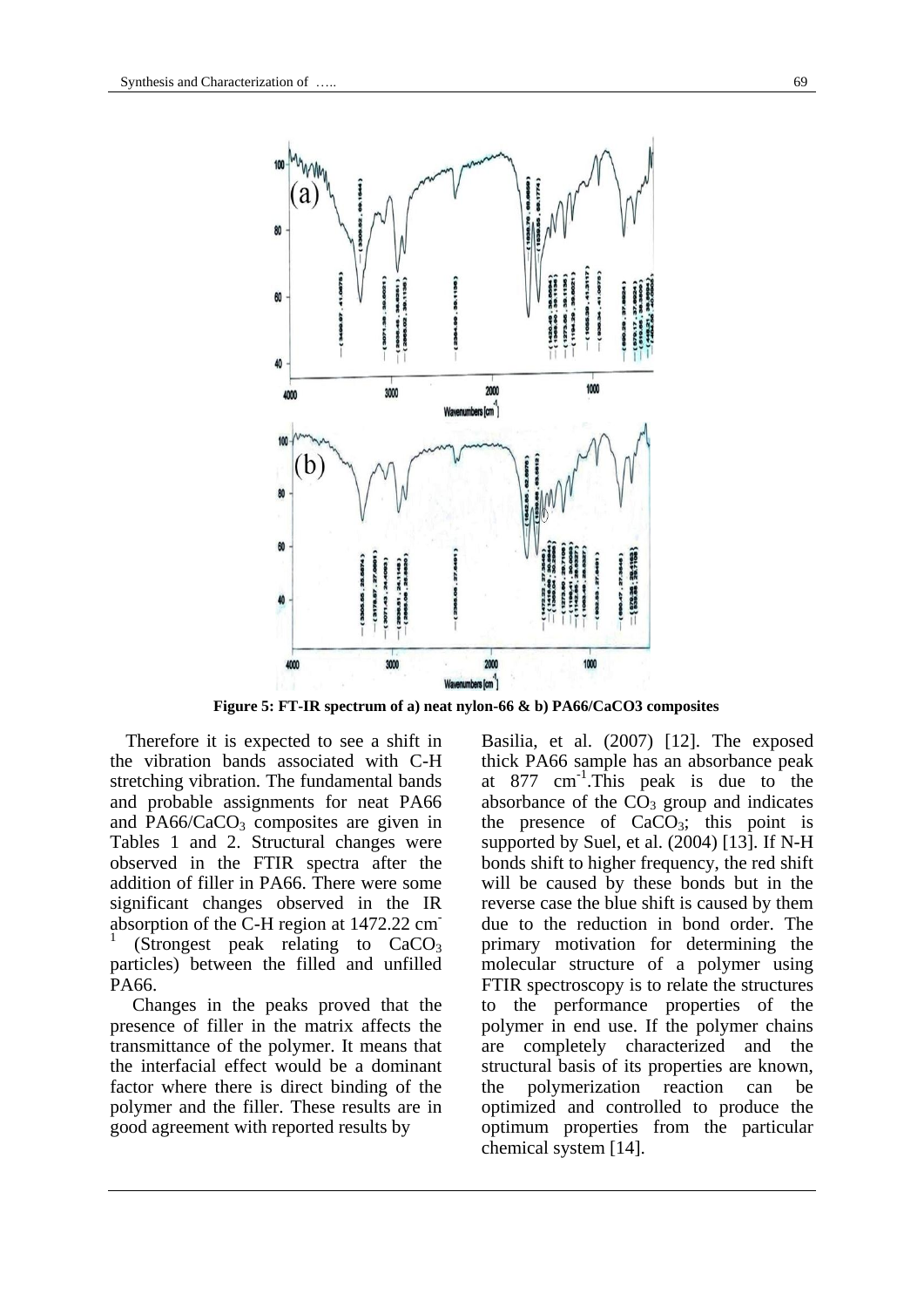| Wavenumbers        | <b>Assignment</b>                   |
|--------------------|-------------------------------------|
| $\text{(cm}^{-1})$ |                                     |
| 3305.55            | N-H stretching                      |
| 3178.57            | C-H asymmetric stretching           |
| 3091.43            | C-H symmetric stretching            |
| 2936.51            | $CH2$ asymmetric stretching         |
| 2865.08            | $CH2$ symmetric stretching          |
| 1745.23            | $C=O$ stretching                    |
| 1642.85            | Amide I band                        |
| 1539.68            | Amide II band/ $CH2$                |
|                    | asymmetric deformation              |
| 1472.22            | $N-H$ deformation/ $CH2$            |
|                    | scissoring                          |
| 1369.04            | Amide III band/ $CH2$ wagging       |
| 1142.85            | CCH symmetric bending/ $CH2$        |
|                    | twisting                            |
| 1128.10            | CCH symmetric bending               |
| 932.53             | C-C stretching                      |
| 690.47             | N-H wagging/CH <sub>2</sub> rocking |
| 606.23             | C-C bending                         |
| 579.36             | $O=C-N$ bending                     |

**Table 2: FT-IR spectra and assignment of PA66/CaCo3 composites**



**Figure 6: The optical absorption spectra for neat PA66 and PA66/CaCO<sup>3</sup> microand nano-composites**

### **3.4. Optical Absorption Analysis**

Optical absorption studies on neat PA66 and PA66/CaCO<sub>3</sub> micro and nanocomposites recorded at room temperature and presented in Figure 6 were

carried out to obtain energy-band gaps of the samples. It may be deduced from the curves in this figure that the addition of CaCO<sup>3</sup> particles in polyamide-66 increases the UV absorbance of the composites.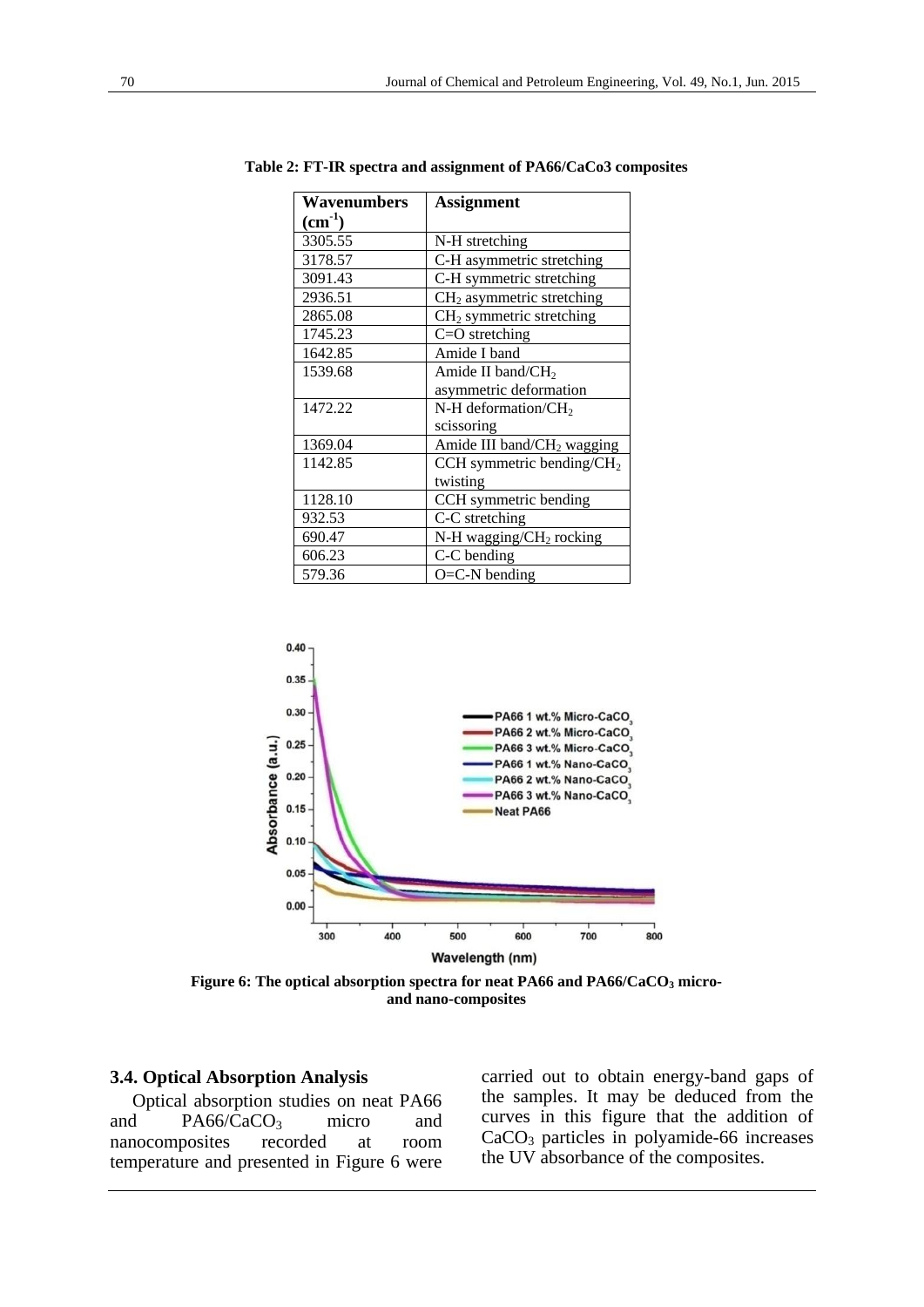In order to evaluate the energy band gaps for the composites, plots of  $(\dot{a}hv)^2$  versus photon energy (hν) were obtained and showed in Figures 7-(a) - (g). The best fit to the absorption spectra in equation-4 were obtained when the value of n used was equal to 0.5, suggesting that the electron transition allowed direct transition for these nanocomposite samples.

It can be seen that the plots are linear in the region of strong absorption near the fundamental absorption edge. Thus, the absorption takes place through direct transition. The band gap obtained by

extrapolating the linear part to zero of the ordinate are also indicated in the figures.

This lead to the evaluation of the band gaps, Eopt, while slope gives the constant value of β. The factor β depends on the transition probability and can be assumed to be constant within the optical frequency range [15]. Adding  $CaCO<sub>3</sub>$  to PA66 matrix may cause the localised states of different colour centres to overlap and extend in the mobility gap. This overlap may give an evidence for decreasing energy gap when adding  $CaCO<sub>3</sub>$  to the polymer matrix.

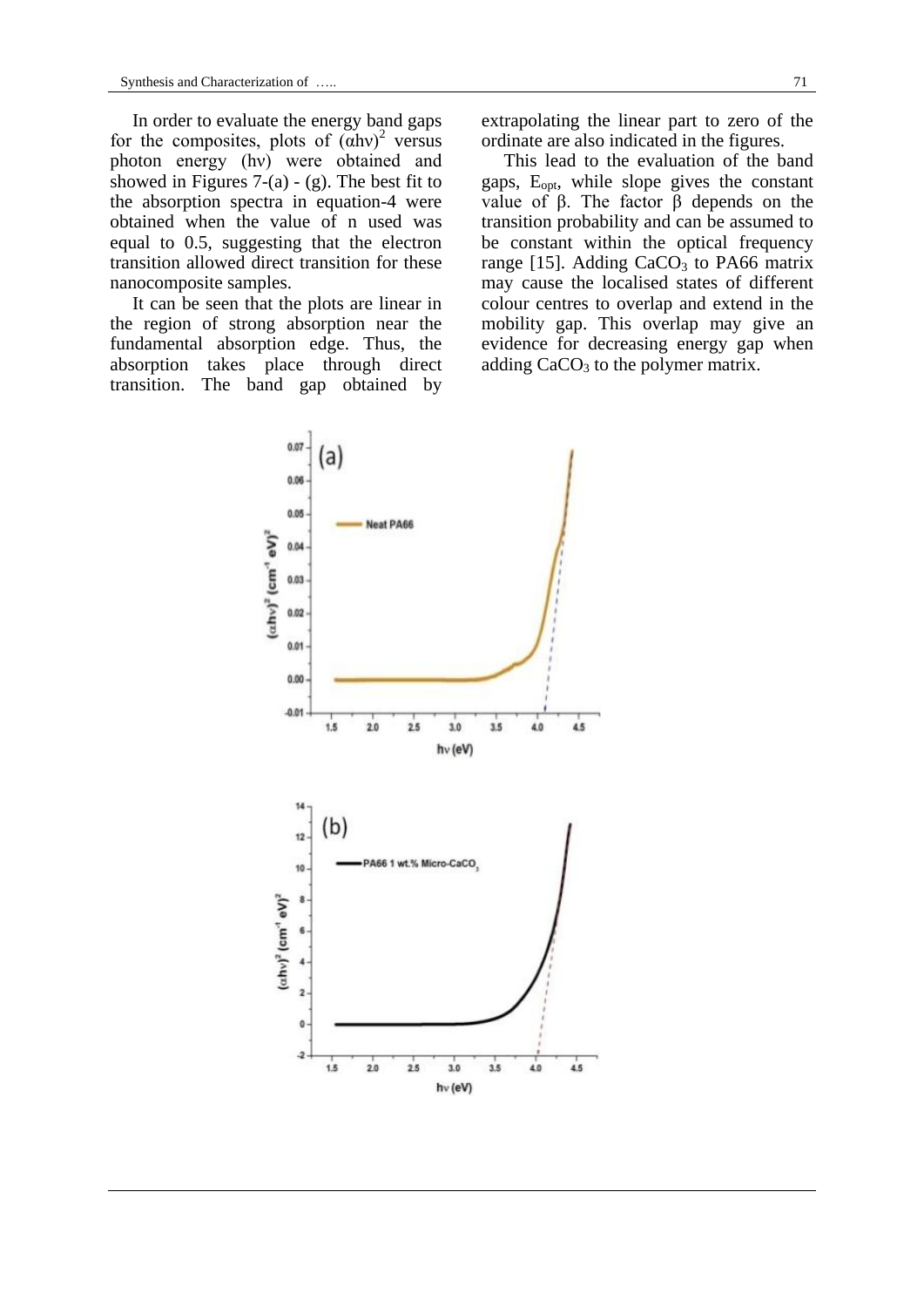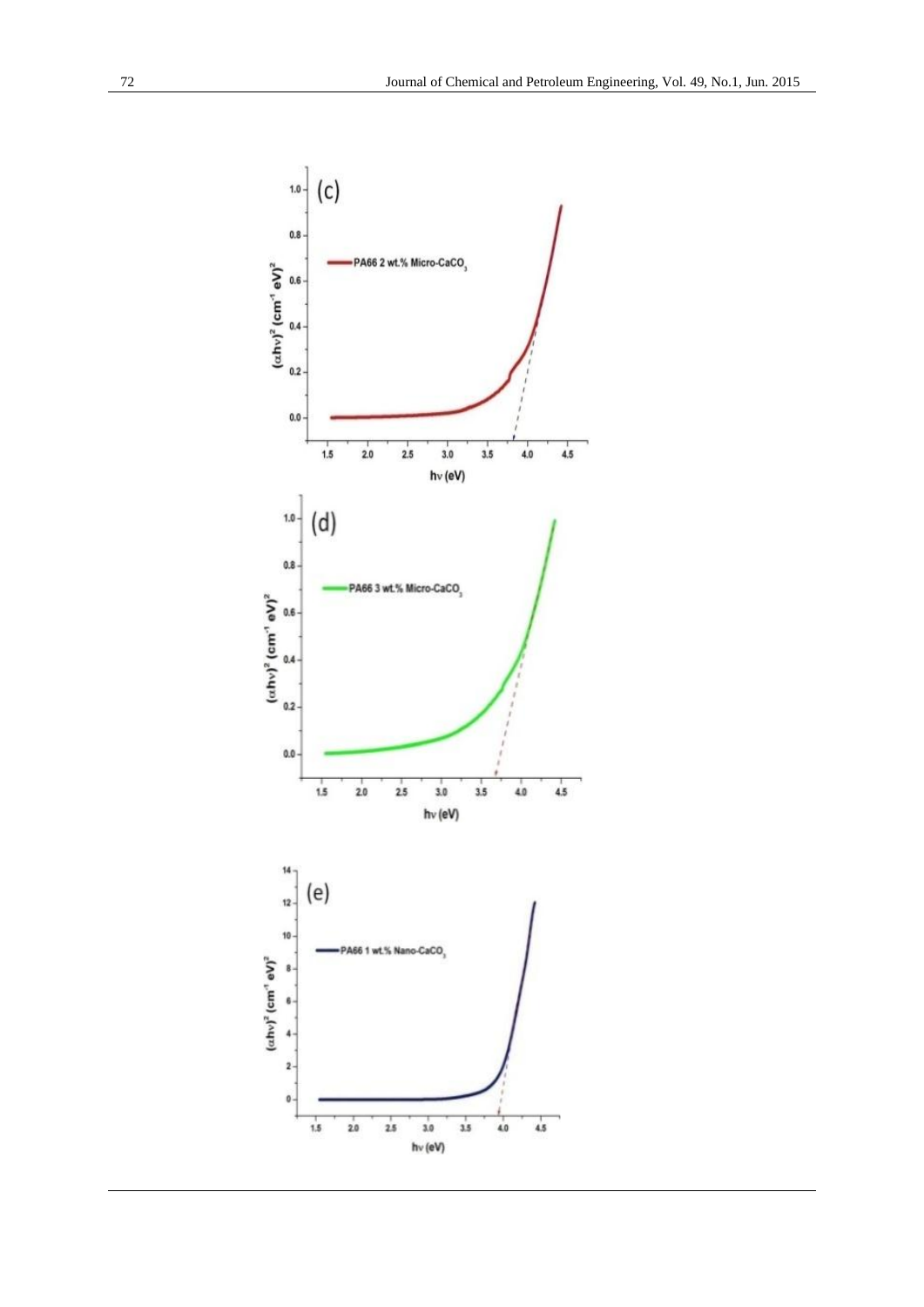

Figure 7: Evaluations of  $E_{opt}$  from optical absorption spectra of (a): neat polyamide-66 (PA66); **PA66/micro-CaCO<sup>3</sup> composite (b): 1 wt. % micro-CaCO<sup>3</sup> (c): 2 wt. % micro-CaCO<sup>3</sup> (d): 3 wt.% micro-CaCO3; PA66/nano-CaCO<sup>3</sup> composite (e): 1 wt. % nano-CaCO<sup>3</sup> (f): 2 wt. % nano-CaCO<sup>3</sup> (g): 3 wt. % nano-CaCO<sup>3</sup>**



**Figure 8: Effect of filler loading on the Young's modulus of micro- and nano-Polymer composites**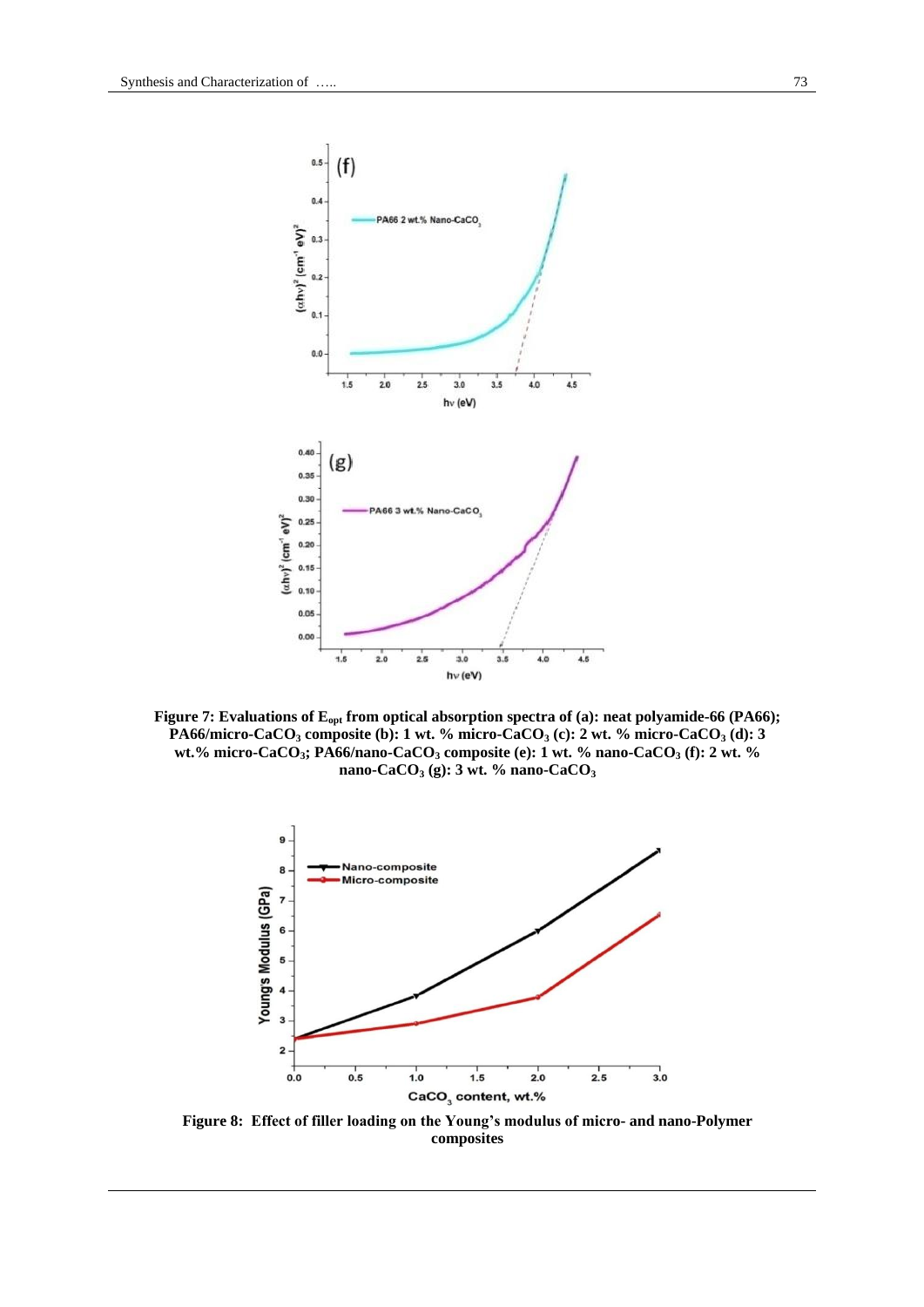

**Figure 9: Variation of tensile strength of micro- and nano-composites with filler loading at break**



**Figure 10: Variation of tensile strength of micro- and nano-composites with filler loading at yield**



**Figure 11: Variation of elongation of micro- and nano-composites with filler loading at yield**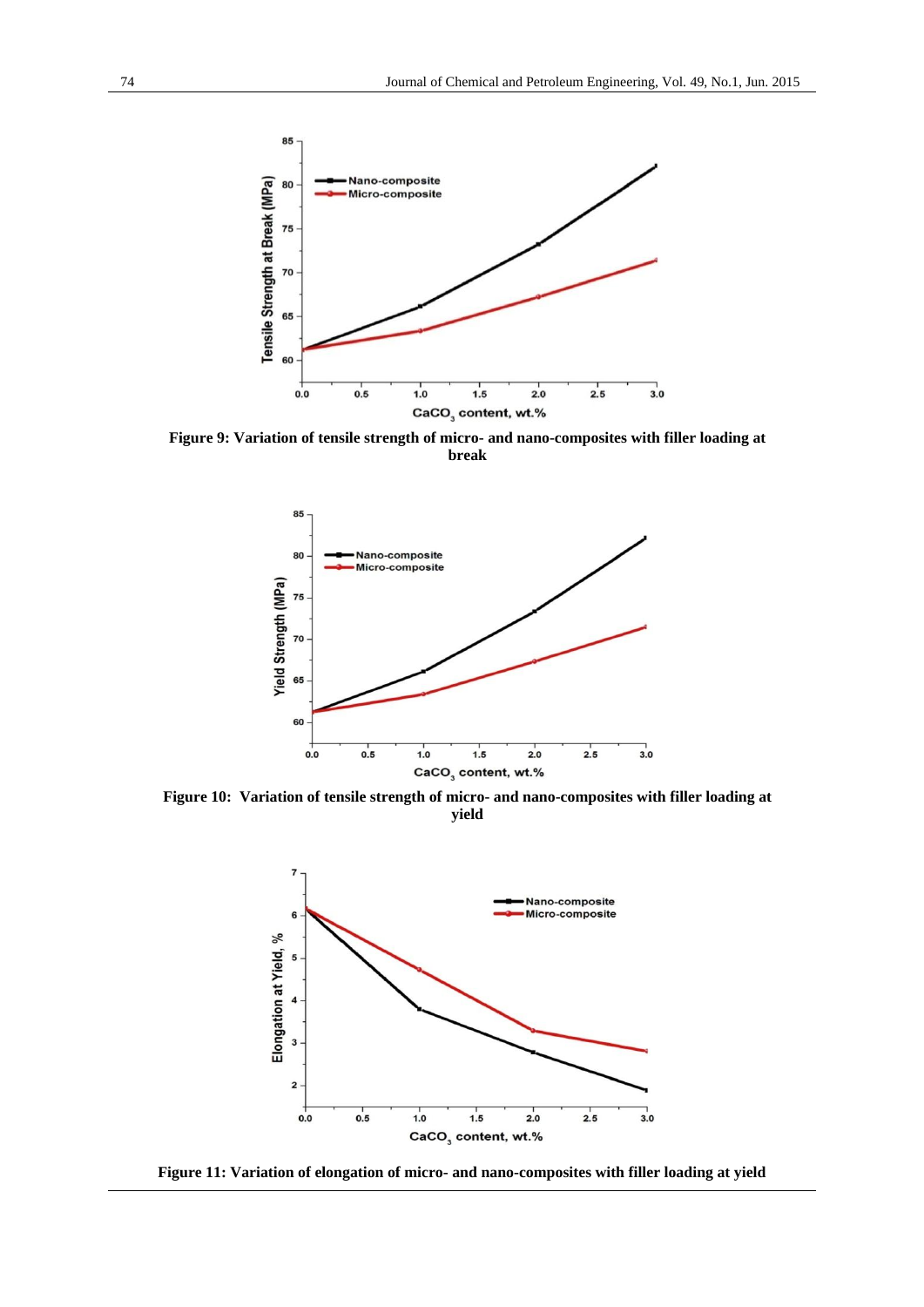

**Figure 12: Variation of elongation of micro and nano-composites with filler loading at break**

#### **3.5. Tensile Properties of Composites**

Tensile properties of the seven pieces of each composite sample were examined using Zwick 1445 Universal Testing Machine (UTM). For each piece of all the micro and nanocomposite samples, the stress-strain (σ-ε) data was plotted in terms of elongation. For each sample, 2-3 stressstrain  $(σ-ε)$  curves which had significant differences with the others were rejected and the tensile properties calculation was done only based on other ones. The average results were considered as the mechanical property of each sample. The calculated values of the Young's modulus of neat PA66 and PA66/CaCO<sub>3</sub> micro and nanocomposites and the effect of content of micro and nanosized  $CaCO<sub>3</sub>$  particles on the modulus of  $PA66/CaCO<sub>3</sub>$  composites are plotted in Figure 8.

It has been widely accepted that doping of the fillers into polymer matrix would improve the mechanical properties of the synthesized composites [16, 17]. The addition of the  $CaCO<sub>3</sub>$  to polymer matrix leads to improvement in stiffness for both the microcomposites and nanocomposites. The results shown in Figure 8 reveal that the Young's modulus of filled polyamide nanocomposites is higher than that of micro-CaCO<sub>3</sub>-filled composites. Further, incorporation of  $CaCO<sub>3</sub>$  leads to increase in the Young's modulus of polyamide-66 composites in proportion to the filler content. This observation is attributed to the higher reinforcement effect of nanoparticles compared to micro particles. Enhancement of the tensile modulus with increasing in filler content can be interpreted as follows. In general, addition of filler to polymer matrix reduces the mobility of polymer chains which causes to more stiffness or higher value of tensile modulus of the polymer composite and also this effect can be raised by increasing the amount of filler. The relationship between weight percentage of filler loading (microand nano- $CaCO<sub>3</sub>$ ) and strength at yield and break for  $PA66/CaCO<sub>3</sub>$  micro- and nanocomposites are shown in Figures 9 and 10. The tensile strength of nano-CaCO<sub>3</sub> filled polyamide composites is recorded higher than that of micro- $CaCO<sub>3</sub>$  filled polyamide composites; the highest loading of the filler (in the range studied) shows the highest tensile strengths of composites and nanofillers provide higher tensile strength compared to micro-CaCO3. This increment in tensile strength is due to uniform dispersion of nano-filler throughout the matrix. The uniform dispersion of nano- $CaCO<sub>3</sub>$  is confirmed by the SEM images shown in Figures 2 and 3. The reason behind higher tensile strength of nanocomposites is the larger surface area of the nano-sized  $CaCO<sub>3</sub>$  particles in contact with the polymer matrix. As such, the overall bonding strength between the particles and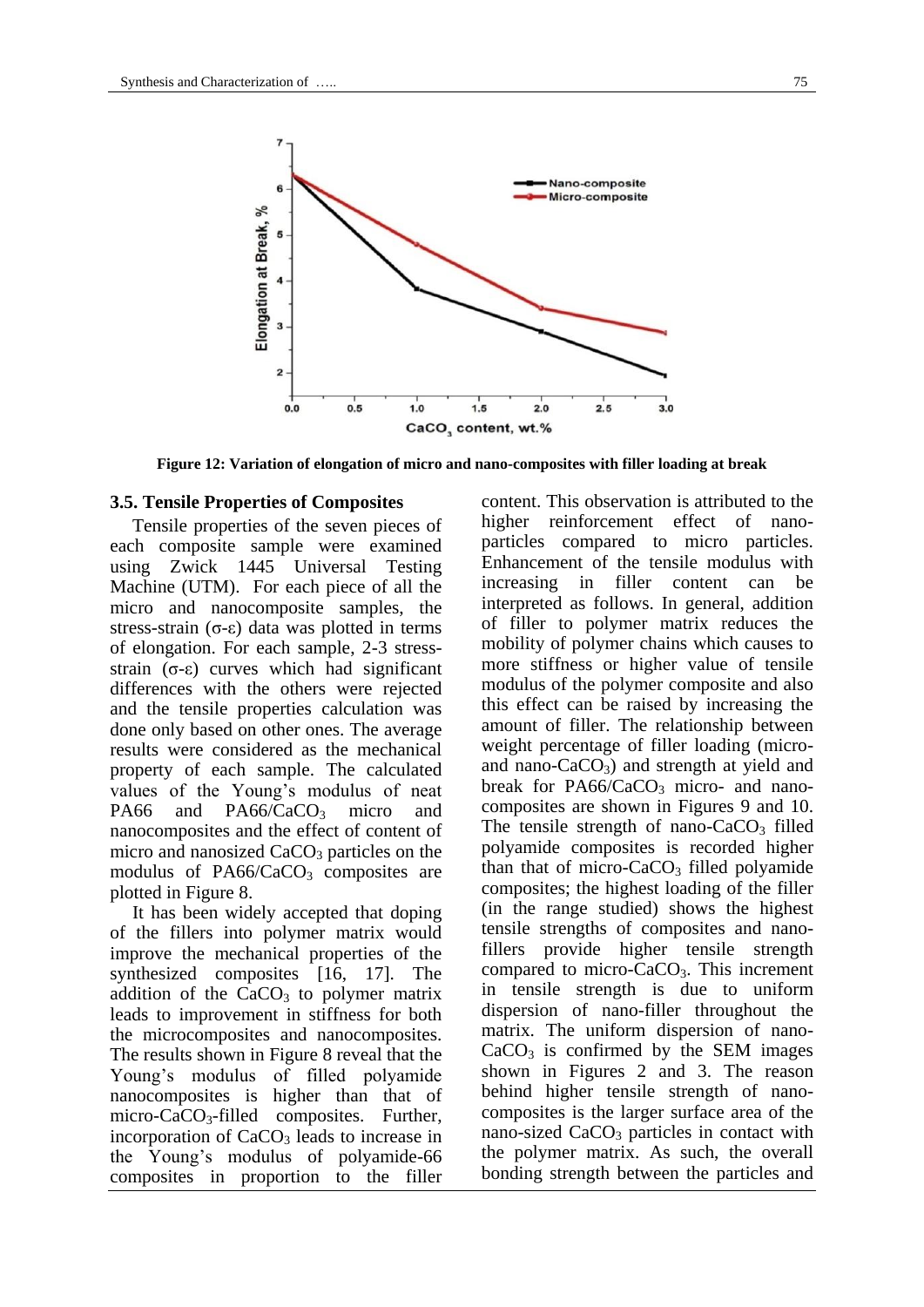matrix is higher that neat samples. Thus, it is to be expected that nanocomposites could stand higher loading under external forces, as suggested by Zhu, et al., 2006 [18]. When the content of  $CaCO<sub>3</sub>$  is low, the micro- and nano-sized  $CaCO<sub>3</sub>$  cannot well disperse in the polyamide matrix and agglomerate to form a big cluster and cause a decrease in tensile strength. Elongation percent of composite samples under stress can be calculated from the relation (Equation-5), where *L<sup>o</sup>* is the initial length of the test specimen, and *L* is the final length of sample after applying the stretching force.

$$
Elongation\,Percent = \frac{L - L_o}{L_o} \times 100\tag{5}
$$

Figures 11 and 12 show the dependence of elongation at yield and break points of composites to filler content, respectively. The incorporation of rigid fillers to polymer matrix reduces the elongation at yield and break. This is a common observation reported by earlier researchers. The results show that with increasing in weight percentage of filler loading, elongation at yield and break for micro- and nanocomposites decreases. This might be due to the hard nature of polyamide as well as nano-inorganic filler and also the increment in numbers of spherulites formation with reduction in size and increase in percentage of filler. This may be attributed to the fact that  $CaCO<sub>3</sub>$  particles included into the PA66 matrix restrict the movement of polyamide chains. In other words, with the enhancement in rigidity, the ductility of composites decreases; consequently the composites break at lower elongation as explained by Zhu, et al., in 2006 [18].

# **4. Conclusions**

 $PA66/CaCO<sub>3</sub>$  micro and nanocomposites with loading of 0, 1, 2 and 3 wt. % of the microparticles  $(2 \mu m)$  and nanoparticles  $(33 \mu m)$ nm) were successfully prepared using polymer solution method. The XRD results of composites have suggested that  $CaCO<sub>3</sub>$ particles can form a thermodynamically stable PA66 crystal with the reduction of the meta-stable γ-crystalline phase within

the polymeric matrix and forming only an α-crystalline structure. The uniform dispersion of 1, 2, and 3 wt. % surface modified micro- and nano-CaCO<sub>3</sub> within PA66 were evidenced from SEM data. The SEM results also showed that both types of the surface modified, micro and nanoparticles are covered and quite welded to the PA66 matrix. Moreover, nanofillers appear homogeneously dispersed into polymer.

FT-IR confirmed the chemical structure of the PA66 showing absorptions for all required chemical groups: N-H stretch at 3305.52 cm-1 , C-H stretch at 2865.02- 2936.45 cm<sup>-1</sup>, Amide-I at 1638.76 cm<sup>-1</sup>, and Amide-II at 1539.55 cm<sup>-1</sup>. Structural changes were observed in the FT-IR spectra after the addition of filler in PA66. There were some significant changes observed in the IR absorption of the C-H region at 1478.87 cm-1 between the filled and unfilled PA66. Changes in the peaks proved that the addition of filler in the matrix affects the transmittance of that polymer. UV-VIS data proved that addition of  $CaCO<sub>3</sub>$  particles in PA66, results in the decrease of energyband gaps of the composites, and the values are less than that for neat PA66. In addition, the results showed that adding  $CaCO<sub>3</sub>$ micro- and nano-particles increased the modulus and tensile strength of neat PA66 but decreased its elongation at yield and break. As a result, the nano- $CaCO<sub>3</sub>$  particles cause to more effective reinforcement of structure and therefore fabrication of a stiffer composite.

### **Acknowledgment**

This scientific product was extracted through a research project implemented from funding of research projects of Yasouj Branch, Islamic Azad University.

In addition, active cooperation and full support of the Chairmen, Departments of Chemistry and Applied Physics, Aligarh Muslim University, Aligarh, India in providing instrumental facilities at their disposal is deeply acknowledged.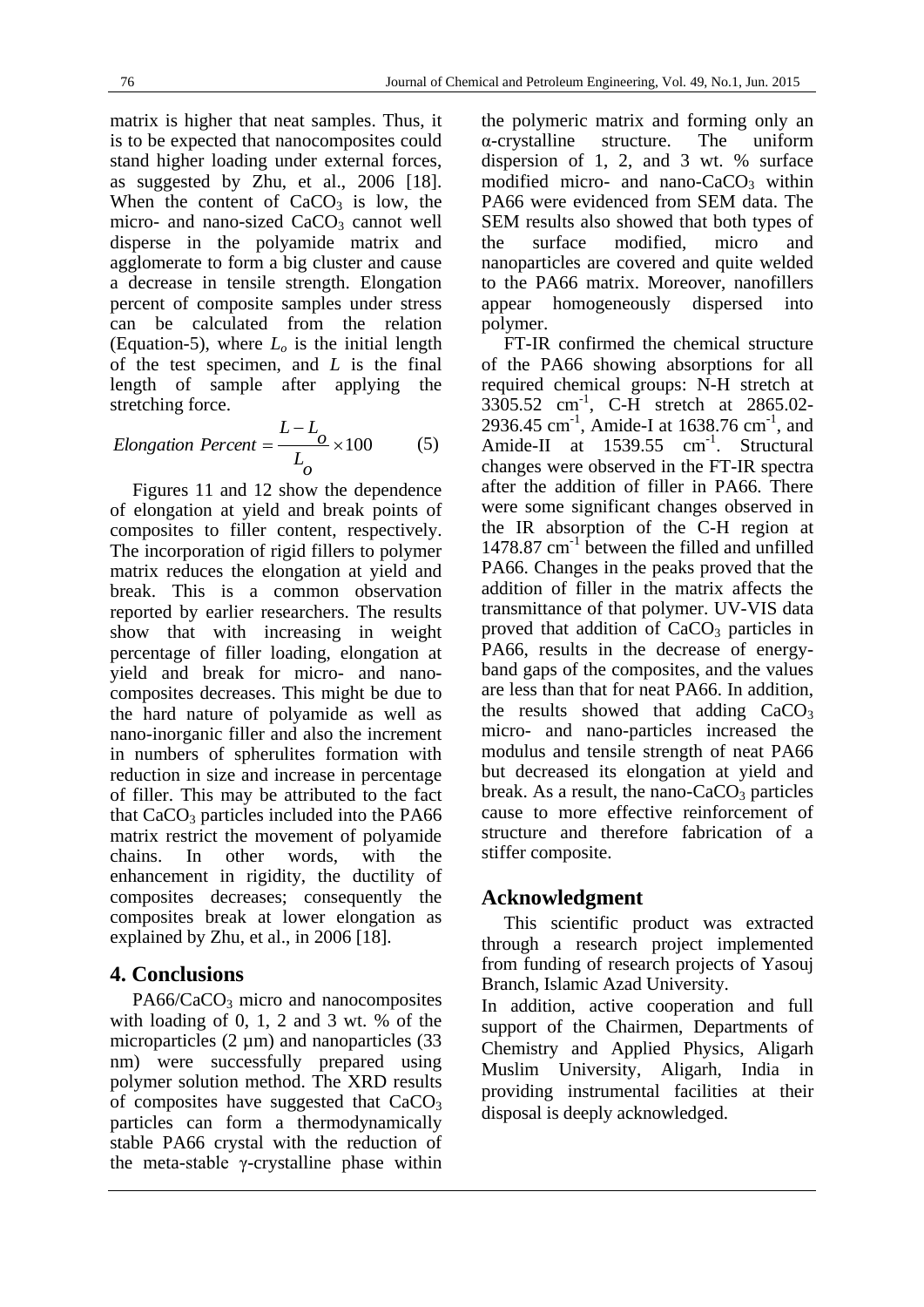#### **References**:

- 1- Avella, M., Cosco, S., Lorenzo, M.L., Pace, E.D. and Errico, M.E. (2005). "Influence of CaCO<sub>3</sub> nanoparticles shape on thermal and crystallization behavior of isotactic polypropyelene based nano-composites." *J. Therm. anal. Calorimet.*, Vol. 80, No. 1, pp. 131-136.
- 2- Jia, X., Herrera-Alonso, M. and Mc-Carthy, T.J. (2006). "surface modification; Part 1: Targeting the amide groups for selective introduction of reactive functionalities." *Polym.*, Vol. 47, No. 14, pp. 4916-4924.
- 3- Miao, S. (2003). "Investigation on NIR coating mechanism of PS-b-PAA coated calcium carbonate particulate." *App. Surf. Sci.*, Vol. 220, No. 1-4, pp. 298-303.
- 4- Sonawane, S.S., Mishra, S. and Shimpi, N.G. (2010). "Effect of Nano-CaCO<sub>3</sub> on Mechanical and Thermal Properties of Polyamide Nano-composites." *Polym. Plast. Tech. and Eng.*, Vol. 49, pp. 38-44.
- 5- Ghadami, J.G.A. and Idrees, M. (2013). "Characterization of  $CaCO<sub>3</sub>$  Nanoparticles Synthesized by Reverse Microemulsion Technique in Different Concentrations of Surfactants." *Iran. J. Chem. Chem. Eng.*, Vol. 32, No. 3, pp. 27-35.
- 6- Davis, E.A. and Mott, N. (1970). "Conduction in noncrystalline systems: V. Conductivity, optical absorption, and photoconductivity in amorphous semiconductors. " *Phil. Mag*., Vol. 22, No. 179, pp. 903- 922.
- 7- Brendan, R. (2002). "Thin film testing ASTM D882, in 'Annual Book of ASTM Standards." *ASTM International Publisher*, Philadelphia, Vol. 1, pp. 160.
- 8- Liu,Y., Cui, L., Guan, F., Gao, Y., Hedin, N.E. and Fong, H. (2007). "Crystalline morphology and polymorphic phase transitions in electrospun nylon-6 nanofibers." *Macromol.*, Vol. 40, No. 17, pp. 6283- 6290.
- 9- Chen, M., Feng, Y., Wang, L., Zhang, L. and Zhang, J. (2006). "Study of palladium nano-particles prepared from water-in-oil micro-emulsion. " *Collo. Surf. A: Physicoch. Eng. Aspec.*, Vol. 281, No. 1-3, pp. 119–124.
- 10- Arimoto, H. (1964). "α–γ Transition of nylon-6." *J. Polym Sci, Part A*, Vol. 2, No. 5, pp. 2283-2295.
- 11- Kohan, M.I. (1973). "Nylon Plastics." John Wiley & Sons, New York.
- 12- Basilia, B.A., Panganiban, M.E.G., Collado, A.A.V. and De Yro, P.A. (2007). "Study on the functionality of nano-precipitated calcium carbonate as a filler in thermoplastics." *J. Sol. Mech. Mater. Eng.*, Vol. 1, No. 4, pp. 564-570.
- 13- Suel, S.D., Lee, S.R. and Kim, Y.H. (2004). "Poly (methyl methacrylate) Encapsulation of Calcium Carbonate Particles." *J. Poly. Sci.; Part A:Polym. Chem.*, Vol. 42, No. 16, pp. 4063-4073.
- 14- Charles, J., Ramkumaar, G.R., Azhagiri, S. and Gunasekaran, S. (2009). "FTIR and Thermal Studies on Nylon-66 and 30% Glass Fibre Reinforced Nylon-66." *E-J.Chem.*, Vol. 6, No. 1, pp. 23-33.
- 15- Zaki, M.F. (2008). "Gamma-Induced Modification on Optical Band Gap of CR-39 SSNTD." *Braz. J. Phys.*, Vol. 38, No. 4, pp. 558-562.
- 16- Cayer-Barrioz, J., Ferry, D., Frihi, K., Cavalier, R. and Seguela, G.V. (2006). "Microstructure and Mechanical Behavior of Polyamide 66-Precipitated Calcium Carbonate Composites: Influence of the Particle Surface Treatment." *J. Appl. Polym. Sci.*, Vol. 100, pp. 989–999.